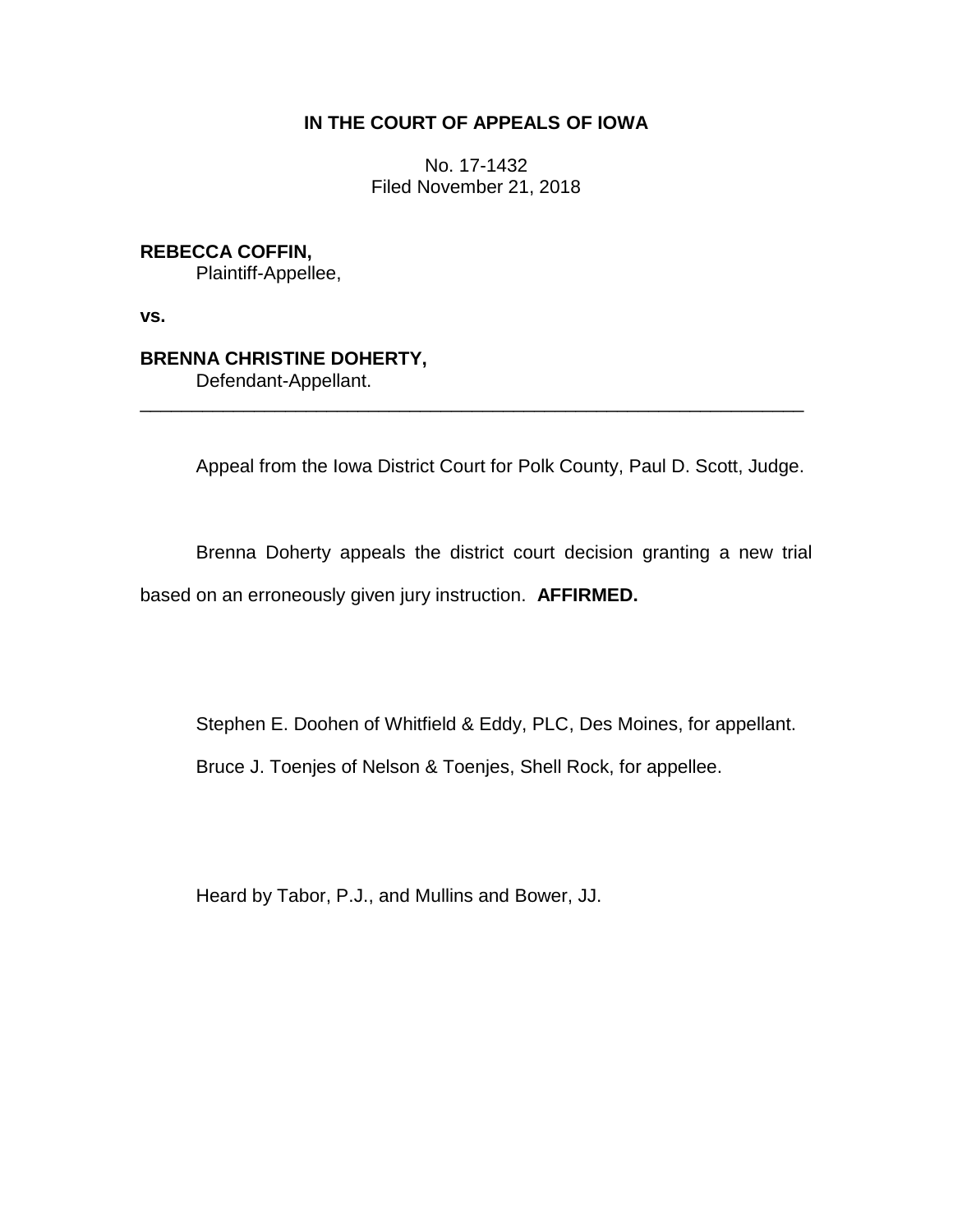## **BOWER, Judge.**

 $\overline{a}$ 

Brenna Doherty appeals an order for new trial granted to Rebecca Coffin following a jury verdict finding Doherty was not at fault for an automobile accident. The district court granted a new trial, finding it had committed reversible error by submitting an instruction on the legal excuse of sudden emergency. Reviewing the evidence in the light most favorable to Doherty, we find the instruction was not supported by the evidence. We affirm the district court's order for a new trial.

## **I. Background Facts & Proceedings**

On April 18, 2014, a four-vehicle automobile accident occurred on Interstate 35 near Ankeny. The front vehicle, driven by Coffin, was braking and slowing to a stop after noticing emergency lights and some brake lights ahead. Coffin saw a vehicle approaching from behind very quickly as she applied her brakes. She was struck from behind by a vehicle driven by Rebecca Ruther, went into a spin, and then was clipped by a vehicle driven by Cody Dobson.<sup>1</sup> Doherty was driving immediately behind Ruther and veered to the left but hit the back end of Ruther's vehicle.<sup>2</sup>

A question of fact of who struck first went to the jury—whether the vehicle driven by Doherty struck Ruther before or after Ruther's vehicle hit Coffin. Coffin makes no claim Doherty's vehicle hit her vehicle directly. Doherty testified she

2

<sup>1</sup> The officer's narrative placed Coffin in front of Dobson's car, with Doherty's strike of Ruther sending Ruther's vehicle into the right lane to strike Coffin. Dobson testified he saw Doherty hit Ruther, then Ruther hit Coffin, but he was directly behind Doherty and all four of vehicles were in the left lane. Doherty testified Coffin and Ruther were in the same lane ahead of her.

<sup>&</sup>lt;sup>2</sup> Ruther provided a recorded statement that Doherty impacted her vehicle and sent her into the right lane, where she struck Coffin's vehicle. This statement was excluded as inadmissible hearsay, and Ruther did not testify and was not deposed prior to trial.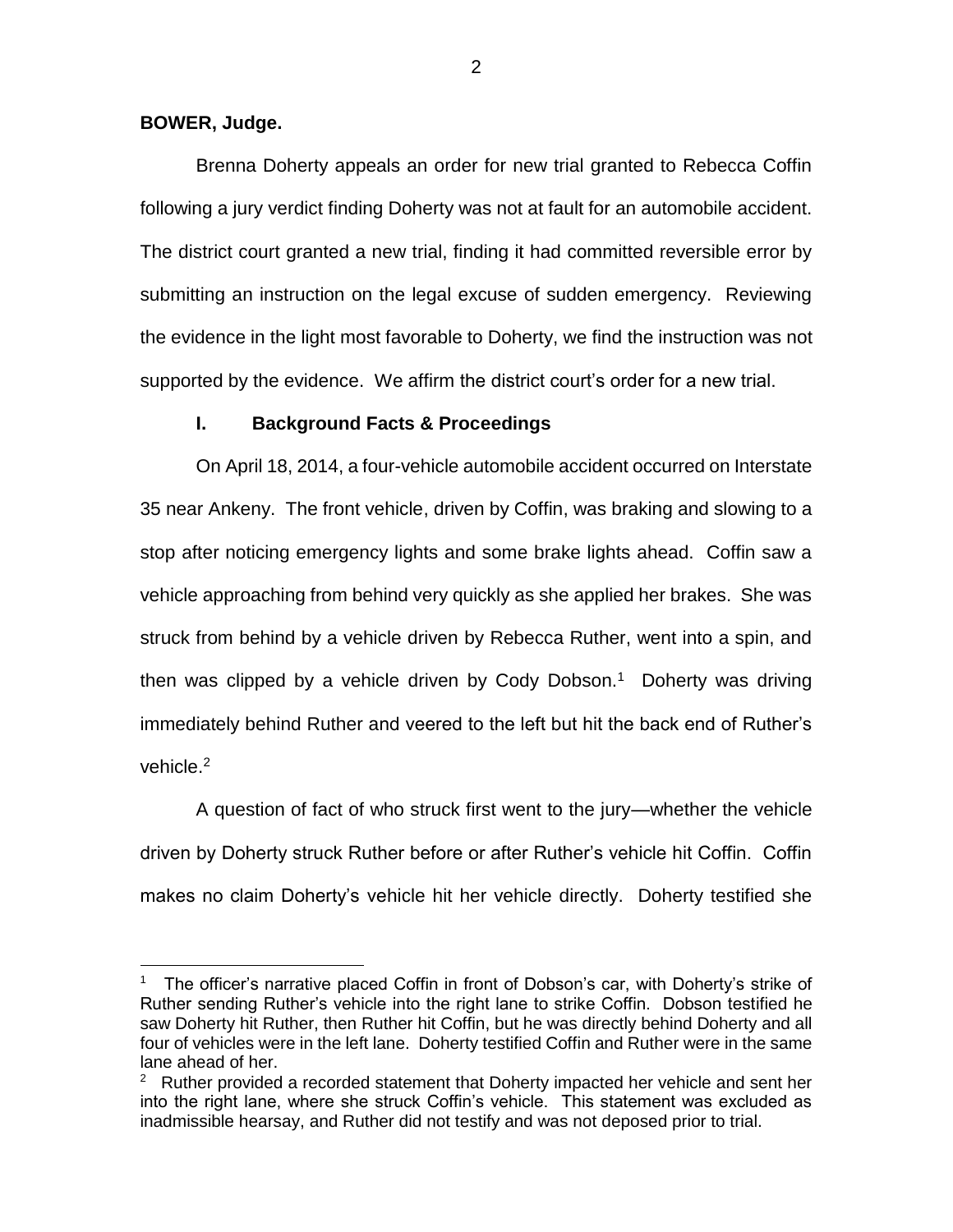swerved toward the median after seeing Ruther's vehicle strike Coffin and come to a "dead stop" with no brake lights visible until after the collision. Doherty "clipped" Ruther as she swerved. Doherty testified she did not swerve farther left because she was afraid of rolling her vehicle on the slope of the median.

Doherty's vehicle sustained only cosmetic damage to the front passenger side. Ruther's vehicle sustained significant front driver side damage and rear bumper damage. Coffin's vehicle sustained damage to the rear bumper, undercarriage, and rear door, with additional damage to the front bumper. Dobson's vehicle sustained minor damage, but was drivable.

Doherty was issued a citation for violation of Iowa Code section 321.285 (2014), failure to stop in assured clear distance. She appeared and pleaded guilty to the citation on May 5, 2014. Doherty's insurance carrier informed Coffin via letters dated April 28 and June 5, 2014, that their investigation indicated Ruther was the party at fault for Coffin's damages.

On April 5, 2016, Coffin filed suit against Doherty, alleging Doherty was negligent in causing the accident and the negligence caused injuries and damages. Instructions regarding legal excuse and sudden emergency were among the directions provided to the jury following a two-day trial. The jury returned a unanimous verdict finding Doherty was not at fault.<sup>3</sup> On April 12, the court entered judgment in favor of Doherty and dismissed the case.

On April 26, Coffin filed a motion for new trial, claiming the court should not have included jury instructions relating to legal excuse, sudden emergency, and

 $\overline{a}$ 

<sup>3</sup> The verdict form did not specify what accident Doherty would have been at fault for just the striking of Ruther, or also for Ruther striking Coffin.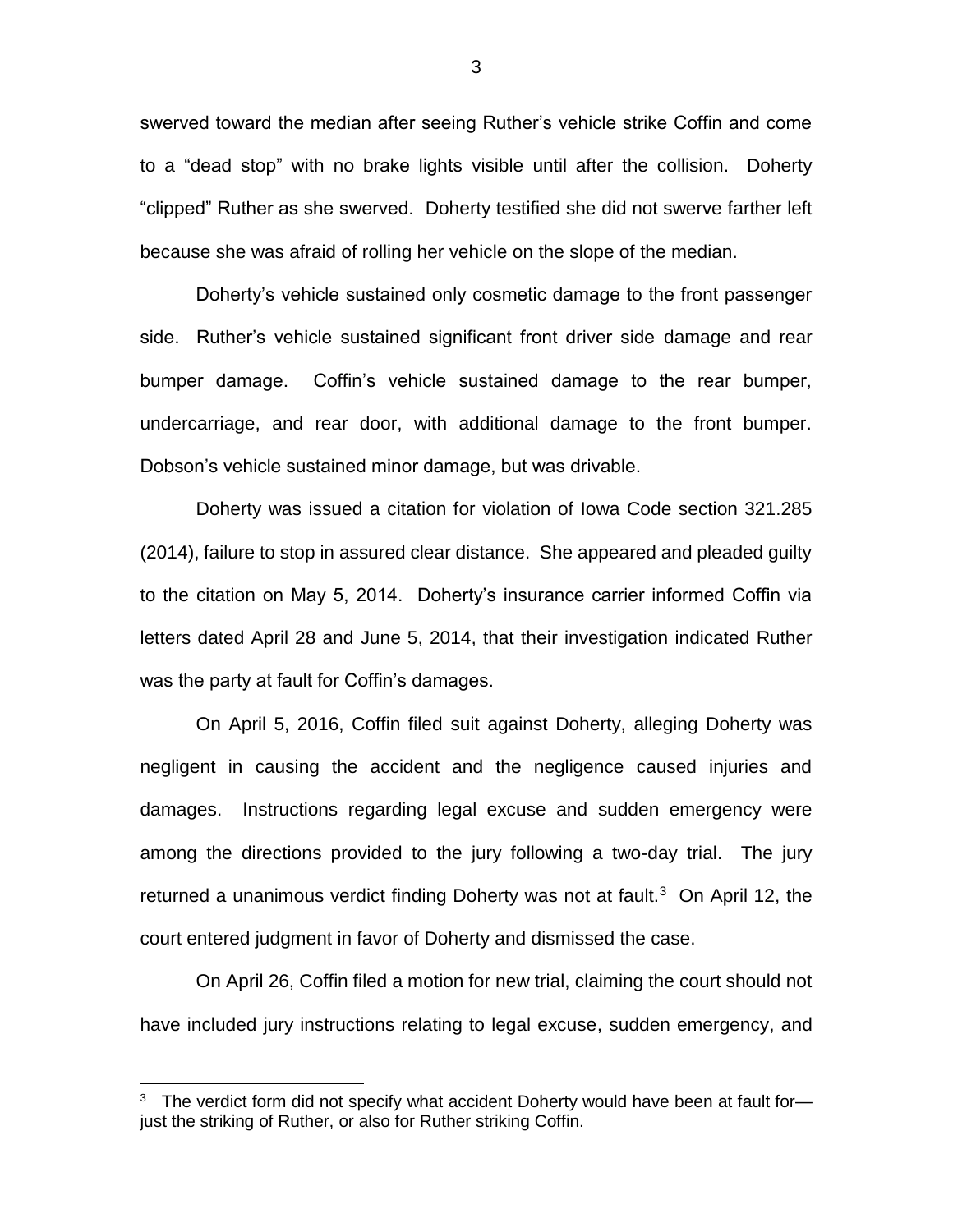other grounds. The court heard arguments on July 7, and on August 7 entered a written order granting the motion for new trial. The court stated "A stop in traffic is not an uncommon or unforeseen event on the traveled roadway and, therefore, is not a sudden emergency," finding it was an error of law under *Beyer v. Todd*, 601 N.W.2d 35 (Iowa 1999), to have included the sudden emergency instruction requested by Doherty. The court did not rule on the other grounds raised by Coffin.

Doherty appeals.

#### **II. Standard of Review**

The scope of appellate review in a ruling on a motion for new trial depends on the grounds of the motion. *Winger v. CM Holdings, L.L.C.*, 881 N.W.2d 433, 445 (Iowa 2016). "If the ruling granting a new trial was prompted by a motion based on a legal question, as in this case, our review is for errors at law." *Olson v. Sumpter*, 728 N.W.2d 844, 848 (Iowa 2007). "We are slower to interfere with the grant of a new trial than with its denial." *Bryant v. Parr*, 872 N.W.2d 366, 375 (Iowa 2015) (quoting *Cowan v. Flannery*, 461 N.W.2d 155, 157 (Iowa 1990)). "Challenges to jury instructions are reviewed for correction of errors at law." *Burkhalter v. Burkhalter*, 841 N.W.2d 93, 97 (Iowa 2013). "We must determine whether the jury instructions presented 'are a correct statement of the applicable law based on the evidence presented.'" *Koenig v. Koenig*, 766 N.W.2d 635, 637 (Iowa 2009) (quoting *Le v. Vaknin*, 722 N.W.2d 412, 414 (Iowa 2006)).

### **III. Error Preservation**

"Generally, under Iowa Rule of Civil Procedure 1.924, error in jury instructions is waived if not raised before closing arguments are made to the jury." *Olson*, 728 N.W.2d at 848. The objection must be "sufficiently specific to alert the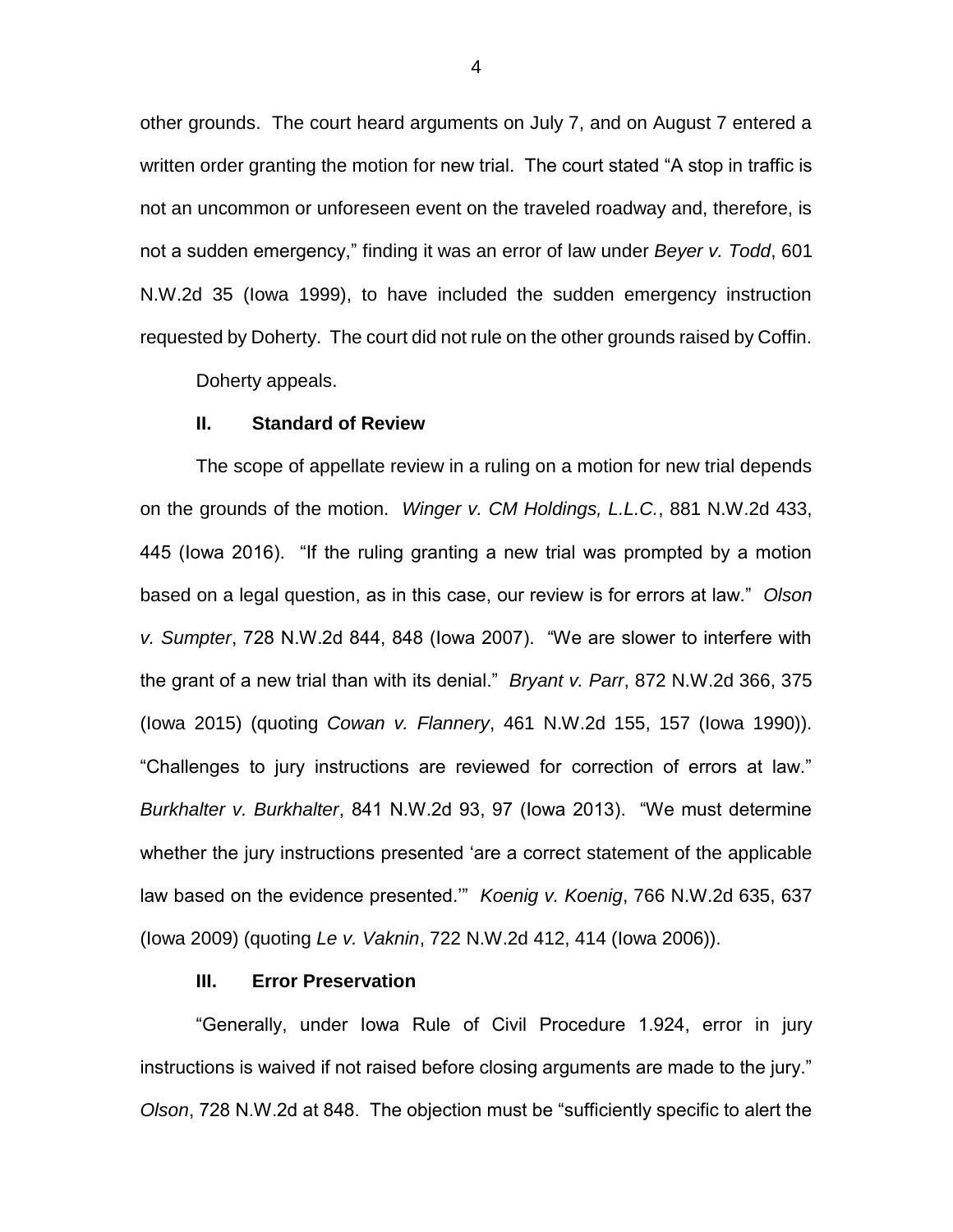trial court to the basis of the complaint so that if error does exist the court may correct it before placing the case in the hands of the jury." *Lynch v. Saddler*, 656 N.W.2d 104, 110–11 (Iowa 2003) (quoting *Boham v. City of Sioux City*, 567 N.W.2d 431, 438 (Iowa 1997)). No grounds or objections not made before the case goes to the jury can be considered on appeal. Iowa R. Civ. P. 1.924.

Here, Coffin objected to the use of the sudden emergency instruction in a motion in limine, in discussions with the court before trial, and when reviewing the jury instructions before the case went to the jury. The motion in limine claimed the sudden emergency doctrine does not apply when the collision is caused by slowing traffic in front of the party. The court then specifically considered whether the instruction was proper to give to the jury within the context of the circumstances of the case. The requirement for specificity in an objection to a jury instruction is to put the court on notice of potential errors in the instructions. *See Olson*, 728 N.W.2d at 849. While counsel should have raised the specific objection during the colloquies on the motion and jury instructions, the record shows the court had sufficient notice of Coffin's legal argument for error to be preserved.

#### **IV. Merits**

"Iowa law requires a court to give a requested jury instruction if it correctly states the applicable law and is not embodied in other instructions." *Alcala v. Marriott Int'l, Inc.*, 880 N.W.2d 699, 707 (Iowa 2016) (quoting *Sonnek v. Warren*, 522 N.W.2d 45, 47 (Iowa 1994)). "Error in giving a jury instruction 'does not merit reversal unless it results in prejudice.'" *Burkhalter*, 841 N.W.2d at 97 (quoting *Wells v. Enter. Rent-A-Car Midwest*, 690 N.W.2d 33, 36 (Iowa 2004)). "In reviewing whether a sudden emergency instruction was properly submitted, we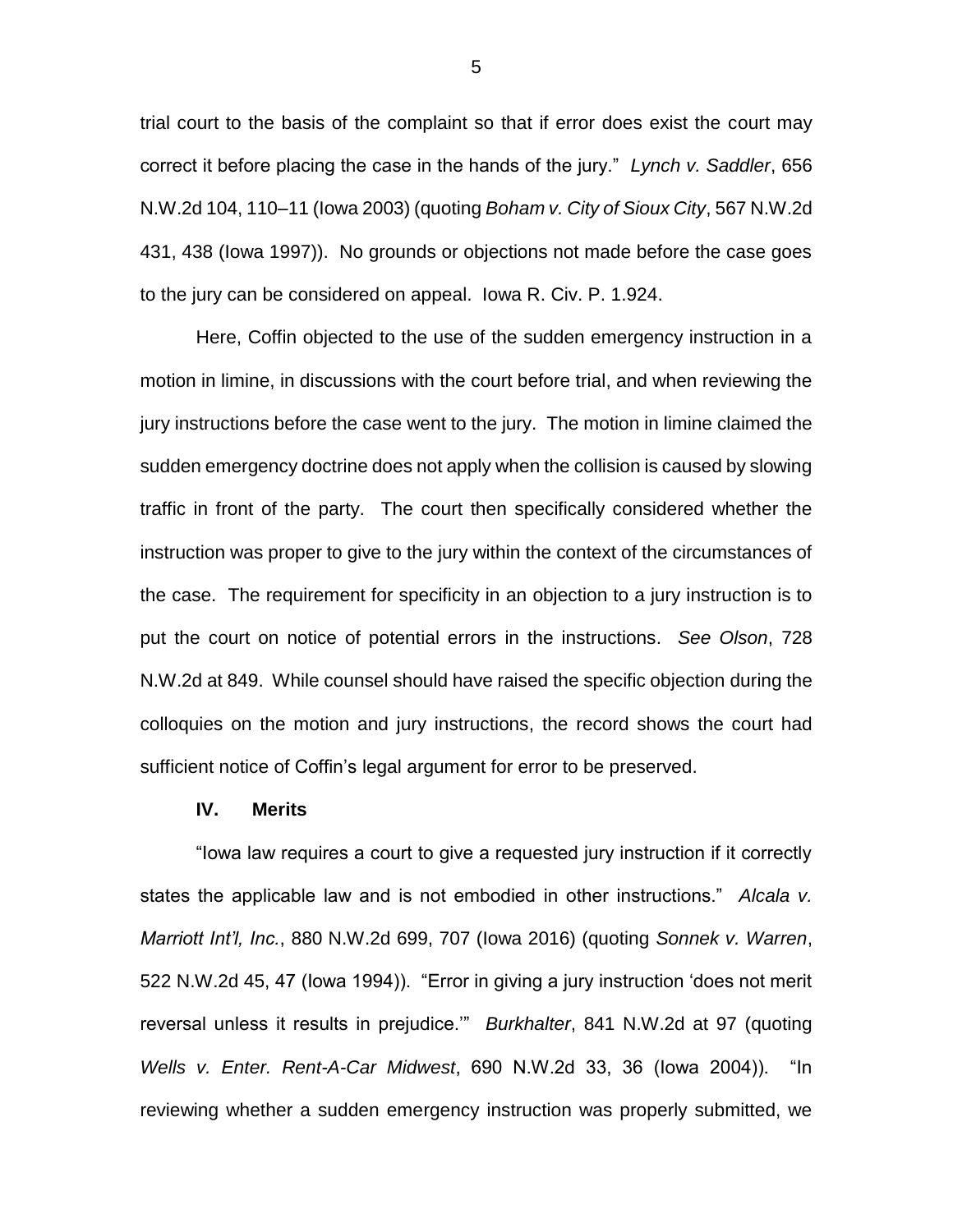view the evidence in the light most favorable to the party asserting the defense." *Hagenow v. Schmidt*, 842 N.W.2d 661, 670 (Iowa 2014), *overruled on other grounds by Alcala*, 880 N.W.2d at 708 n.3. We need not decide whether sudden emergency did exist; we only determine whether submitting an instruction on the legal excuse of sudden emergency constituted reversible error.

The district court considered whether to include the legal excuse and sudden emergency instructions multiple times throughout the case. During a pretrial colloquy on motions in limine, Doherty explained the relevant sudden emergency consisted of Ruther's vehicle striking Coffin directly in front of Doherty, resulting in a sudden stop at highway speeds without brake lights to indicate slowing to Coffin. The court questioned how the instruction would matter if the defense theory was Ruther striking first, and Doherty agreed it might be redundant. Coffin argued Doherty's citation served as res judicata regarding fault, precluding the sudden emergency defense.<sup>4</sup> The court found Doherty's testimony of actual innocence to the traffic violation raised a fact question for the jury.

Given the facts as pleaded in this case, we find the sudden emergency instruction did not apply.<sup>5</sup> The only sudden emergency Doherty argued before the jury for consideration was Ruther's vehicle striking Coffin without warning, and Doherty's reaction from the accident in front of her was to swerve and clip Ruther's vehicle. Doherty made no claim that the general slowing and stopping of traffic

 $\overline{a}$ 

<sup>&</sup>lt;sup>4</sup> The citation could only serve as res judicata for Doherty striking Ruther, it provides no evidence as to whether Doherty was at fault for Ruther striking Coffin.

 $5$  The instruction may have applied had Coffin claimed that if Doherty's impact with Ruther occurred after Ruther struck Coffin, it had worsened or caused a second strike from Ruther as part of a chain reaction.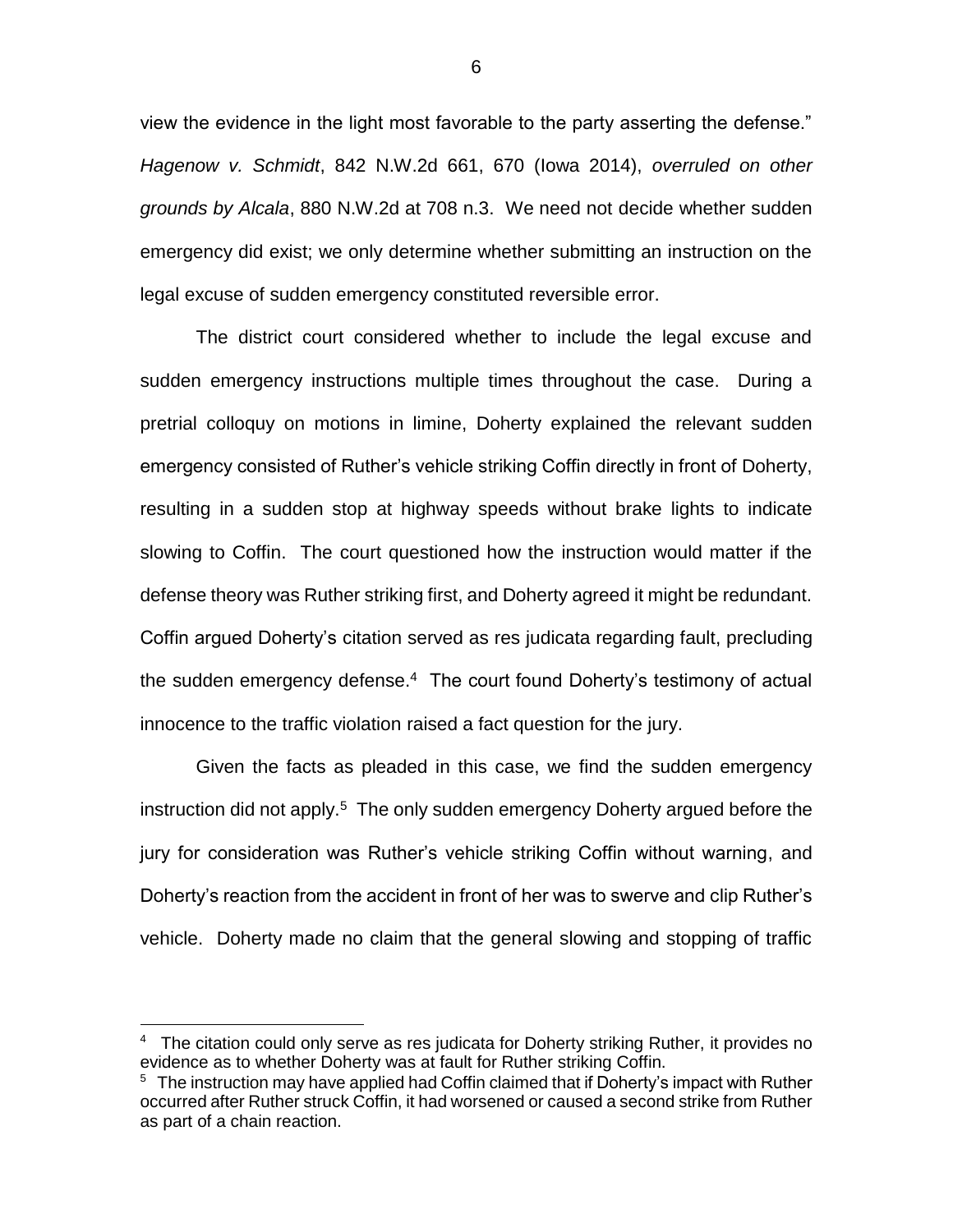constituted a sudden emergency causing her to strike Ruther. Coffin's counsel expressly told the jury slowing traffic and distracted driving do not constitute sudden emergency or a legal excuse. The jury could not have reached application of the sudden emergency instruction without the Ruther–Coffin accident occurring first, requiring Doherty to swerve suddenly and clip Ruther and precluding a finding of Doherty being at fault for Coffin's accident. We conclude the instruction does not apply under the facts of this case and the court should not have given the instruction to the jury.

Error in giving a jury instruction does not merit reversal unless it caused prejudice. *Burkhalter*, 841 N.W.2d at 97; *Stover v. Lakeland Square Owners Ass'n*, 434 N.W.2d 866, 868 (Iowa 1989). "[I]nstructions should not give undue emphasis to any phase of the case favorable to either side, and even correct statements of the law, if repeated to the point of undue emphasis, may constitute reversible error." *Rosenau v. City of Estherville*, 199 N.W.2d 125, 133 (Iowa 1972). "All instructions must be read together and relate to each other, not piecemeal or in artificial isolation." *Estate of Smith v. Lerner*, 387 N.W.2d 576, 581 (Iowa 1986).

The instruction as given could imply Doherty might be excused from fault even if she had been the primary cause of Ruther striking Coffin. The provision of the sudden emergency instruction may have influenced the jury by unduly emphasizing Doherty's theory of the accident or misleading them into thinking the legal excuse might apply even if Doherty were at fault. The inclusion of the instruction affected Coffin's trial strategy. We find Coffin was prejudiced by the inclusion of the sudden emergency instruction. By submitting an inapplicable instruction not supported by the record, the trial court erred. *See Rubel v. Hoffman*,